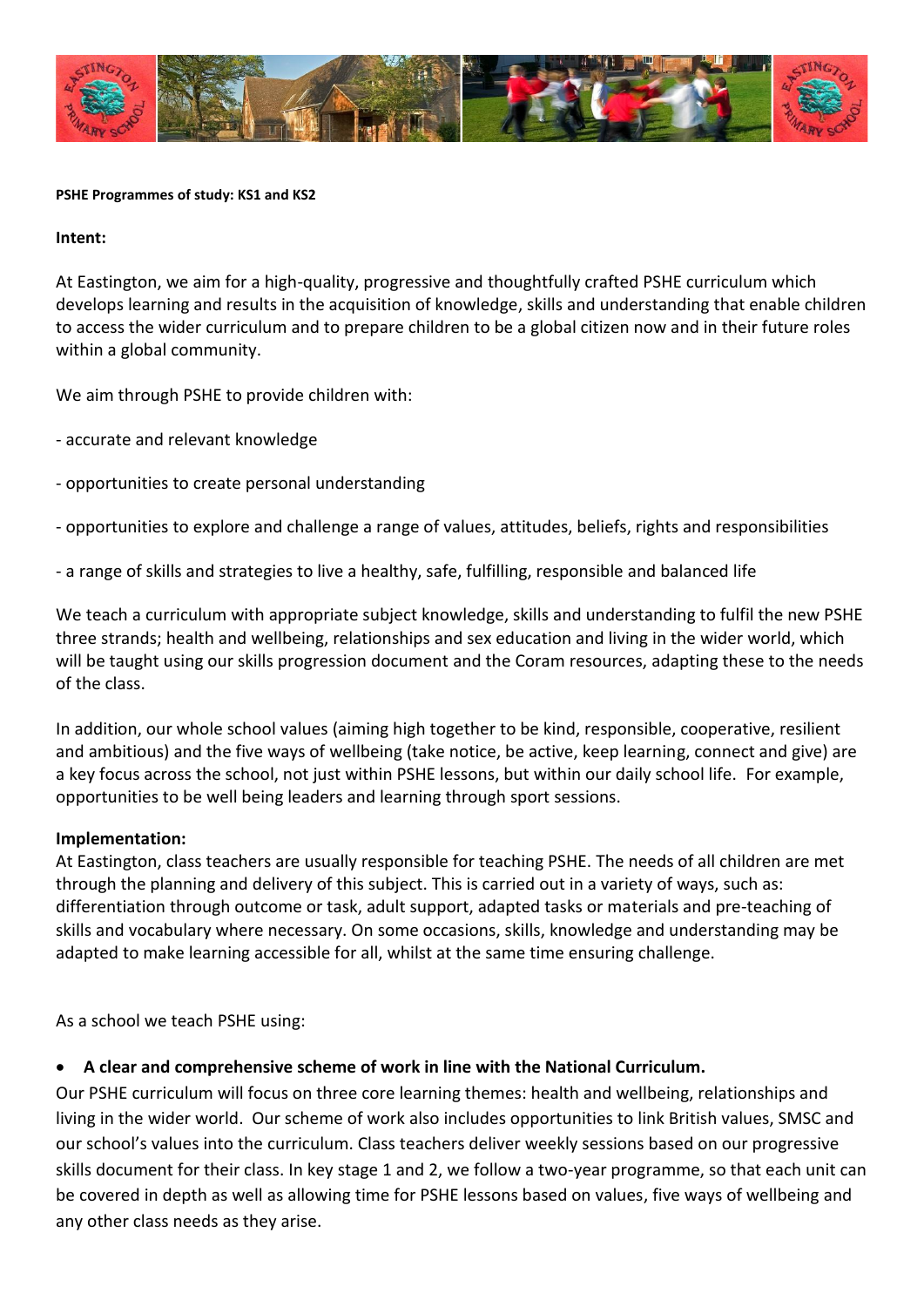

## • **Wider opportunities**

As a school, we aim to provide wider opportunities for the children to experience, enhance and practise our school values and the five ways of well-being. This may include opportunities such as becoming wellbeing leaders, reception and year 6 big friends and little friends, working with external specialists and learning through sport sessions.

### • **Assemblies**

Whole school, Key Stage and class assemblies usually make a link to PSHE, British Values, five ways of wellbeing and SMSC as well as our school values.

# • **Clear and comprehensive RSE scheme of work within PSHE in line with the new recommendations of teaching RSE in National Curriculum (Feb 2019)**

Relationships and health education weave throughout each unit of work, however, the sex education outcomes are also taught annually during our 'growing and changing' topic. This is during the summer term in individual year groups, so children can access age sensitive material only. (All other units are taught as a class.) Key vocabulary has been identified to aid progression and demonstrate acquisition of key knowledge, skills and understanding. Vocabulary identified is progressive through the school.

#### **Impact:**

After the implementation of this progressive PSHE curriculum, children will demonstrate acquisition of the identified key knowledge, skills and understanding. They will demonstrate a healthy outlook towards school – attendance will be in-line with or above national average and school values will be evident in children's behaviour. They will develop positive and healthy relationships with their peers both now and in the future. Children will understand the physical aspects involved in RSE at an age appropriate level and will have respect for themselves and others.

We aim to celebrate children's achievements in this subject in a variety of ways. This could include displays, celebration assemblies, sharing on school website, peer evaluation and whole class discussions. This not only supports pupils' self-esteem and motivation but raises the profile of the subject throughout the school community.

Our developing PSHE curriculum is being monitored and reviewed by the PSHE subject leader to ensure the intent and implementation of the curriculum is reflected in the day to day teachings at Eastington. A wide range of evidence is gathered through: work scrutiny, teacher and pupil conferencing or surveys, and learning walks. From this, the impact of our curriculum will be analysed and the necessary adaptations and alterations will be made to support the learning of all children.